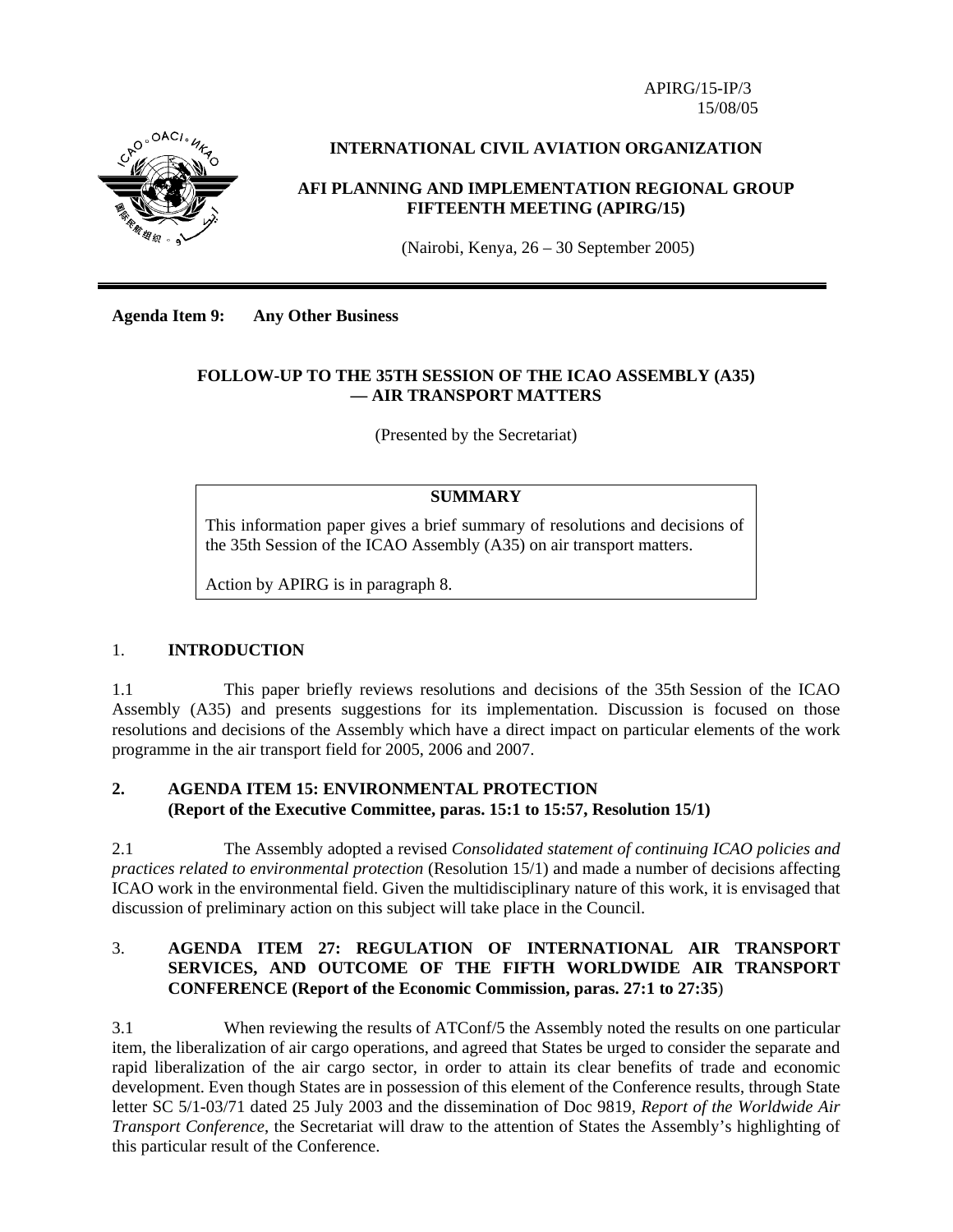3.2 On the issue of protection of consumer interests the Assembly agreed that ICAO should continue to monitor developments regarding voluntary commitments to and government regulation of consumer interests and should disseminate the information to States in an appropriate manner. The Secretariat currently provides some information on consumer interests for the Annual Reports of the Council, the World of Civil Aviation and the revised Manual on the Regulation of International Air Transport. However additional information is available and can be disseminated, possibly using the ICAO Website.

3.3 At the conclusion of its discussions on air carrier ownership and control, the new European Union policy regarding a Community ownership and control clause and developments concerning the negotiating mandate of the European Commission, a suggestion was made and supported in the Commission for ICAO to study what technical, economic and legal implications the new policy may have on aviation relations between States, for example on air services negotiations involving a group of States. Some years ago the Secretariat developed material on bloc negotiations which was inserted in the *Manual on the Regulation of International Air Transport* (Doc 9626). That material was theoretical in nature since negotiations involving trade or economic groupings, or blocs, were considered at the time to be a potential development for the future. As such possibilities are becoming a reality, it may be useful for the Secretariat to re-visit this work and seek to elaborate further this manual-type material. As such it has a lesser status than recommendatory decisions from ICAO bodies but could nevertheless be helpful to States as this rapidly developing situation evolves. The Secretariat would consult, where necessary, with the Air Transport Regulation Panel in its further development of this material.

## 4. **AGENDA ITEM 28: REGULATION AND ORGANIZATION OF AIRPORTS AND AIR NAVIGATION SERVICES (Report of the Economic Commission, paras. 28:1 to 28:14)**

4.1 The Assembly endorsed the Council's plans for future work on regulation and organization of airports and air navigation services and recommended that the Council take the proposals made by States and other organizations under this agenda item into account in its future work in this field. In particular, the Assembly noted the proposals concerning debt recovery of air navigation services charges. According to these proposals ICAO should: a) develop guidance material on procedures regarding the application of pre-trial and court procedures as well as settlement of disputes in relation to debt recovery of air navigation services charges; b) analyse the opportunity to establish an international debt recovery mechanism under the aegis of ICAO; and c) urge Contracting States to supplement the licensing and issuing of air operator certificates (AOCs) with the responsibility for aircraft operators to pay their charges and relevant penalties. As these proposals are of both a legal and economic nature, this will be included in the work programme of the Air Transport Bureau and the Legal Bureau.

4.2 With reference to the Assembly's decision that ICAO would convene a global meeting to agree on performance objectives and monitoring requirements, the Secretariat is addressing this matter. The Secretariat will also address a revision of ANSEP's terms of reference and the convening of a panel meeting, inter alia, for the preparation of input material to a global "performance" meeting.

# **5. AGENDA ITEM 29: FACILITATION (Report of the Economic Commission, paras. 29:1 to 29:27, Resolution 29/1)**

5.1 The Assembly noted that the A-type Recommendations of the Twelfth Session of the Facilitation Division, affecting some 75 SARPs, had been sent to Contracting States with a request for their comments. The Secretariat collated the comments and made appropriate proposals for modifications for its presentation to the Council for adoption. The amendments to the SARPs were finally adopted by the Council in March 2005 and with an applicability date of 11 July 2005.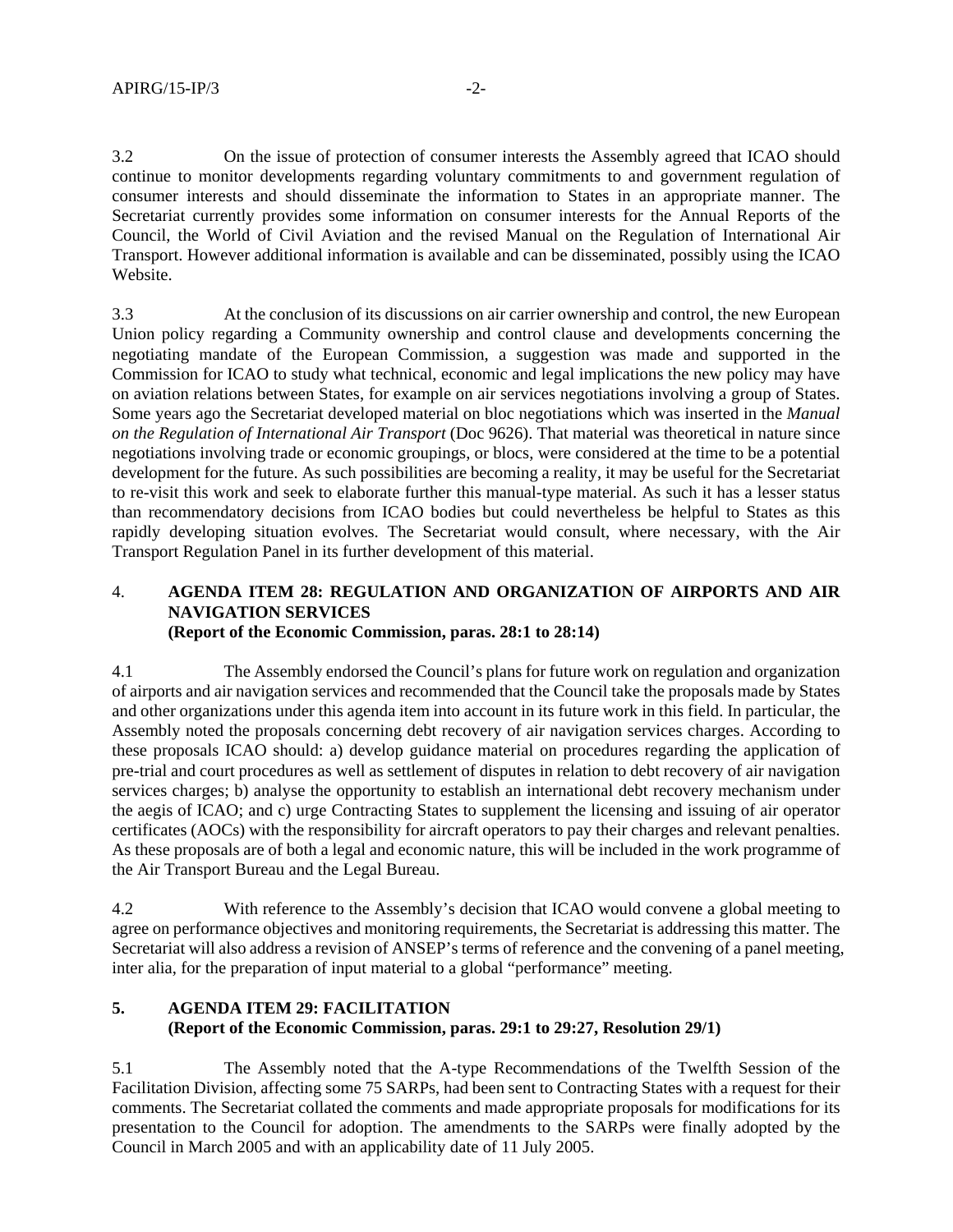5.2 The Assembly agreed that ICAO, in developing guidelines for airline passenger name records (PNR) access, should take into account the relevant proposals of the European Commission. A Secretariat study group had been formed and finalized the PNR guidelines document in June 2005. This document will be published as an ICAO Circular.

5.3 The Assembly agreed that the Council and Contracting States should continue their work on the security and integrity of passports and other travel documents, as a matter of high priority. Revised specifications for machine readable visas (Doc 9303, Part 2) have been finalized. A revised version of Doc 9303, Part 1, *Machine Readable Passports* is now being drafted, to include new specifications for electronic-enabled passports ("e-passports") incorporating biometric data in accordance with the ICAO "blueprint". The goal is to publish a new edition later in 2005. Subsequently, specifications for electronic visas will be developed.

5.4 The Assembly noted that ICAO had begun to identify ways and means of providing technical assistance to those States that may require it, to enable them to commence issuing machine readable passports (MRPs) at an early date. Currently over 110 States are already issuing MRPs. Informative regional seminars are planned, and States are being invited to communicate their needs to ICAO so that assistance may be organized. The objective is universal implementation well before the date specified in the recommended Annex 9 Standard.

5.5 The Assembly adopted a revised resolution on invasive alien species. The Assembly also agreed that Contracting States should forward to ICAO their "best practices" on the prevention of invasive alien species introductions by air, and that appropriate ICAO bodies should consider drafting relevant SARPs.

5.6 The Assembly noted that Doc 9636, *International Signs to Provide Guidance to Persons at Airports and Marine Terminals*, and Doc 9249, *Dynamic Flight-related Public Information Displays*, need to be updated. Work on this project will be progressed in cooperation with other interested organizations and subject to availability of resources.

5.7 The Assembly agreed that ICAO should consider increased cooperation with the World Tourism Organization (WTO-OMT) in security and facilitation matters. The Secretariat will consult with WTO-OMT and propose cooperative activities that would support ICAO work in facilitation, for example, rationalization of airport check-in and security processes and promotion of Annex 9 SARPs and MRPs.

## **6. AGENDA ITEM 30: OTHER AIR TRANSPORT ISSUES (Report of the Economic Commission, paras. 30:1 to 30:8)**

6.1 On the subject of the Integrated Statistics Database (ISDB) (paras. 30:2 and 30:3), the Assembly noted that following the implementation of the new system, ICAO civil aviation statistics were now available on-line free of charge to the national administrations of Contracting States and to other users, subject to payment of a subscription. In view of these developments, the Assembly agreed to adopt a revised text for Appendix B of Assembly Resolution 31/1, *Consolidated statement of continuing ICAO policies in the air transport field* to urge States to submit civil aviation statistics on time. The relevant text of the revised Resolution will be brought to the attention of States.

6.2 The Assembly endorsed the Council's plans for future work in the forecasting and economic planning field. Accordingly, within resources available, the Secretariat will develop long-term and medium-term forecasts, provide assistance to the regions in the development of forecasts and other planning parameters required or requested by the respective planning and implementation regional groups, develop a web-based financial analysis to assist States in the CNS/ATM systems implementation and